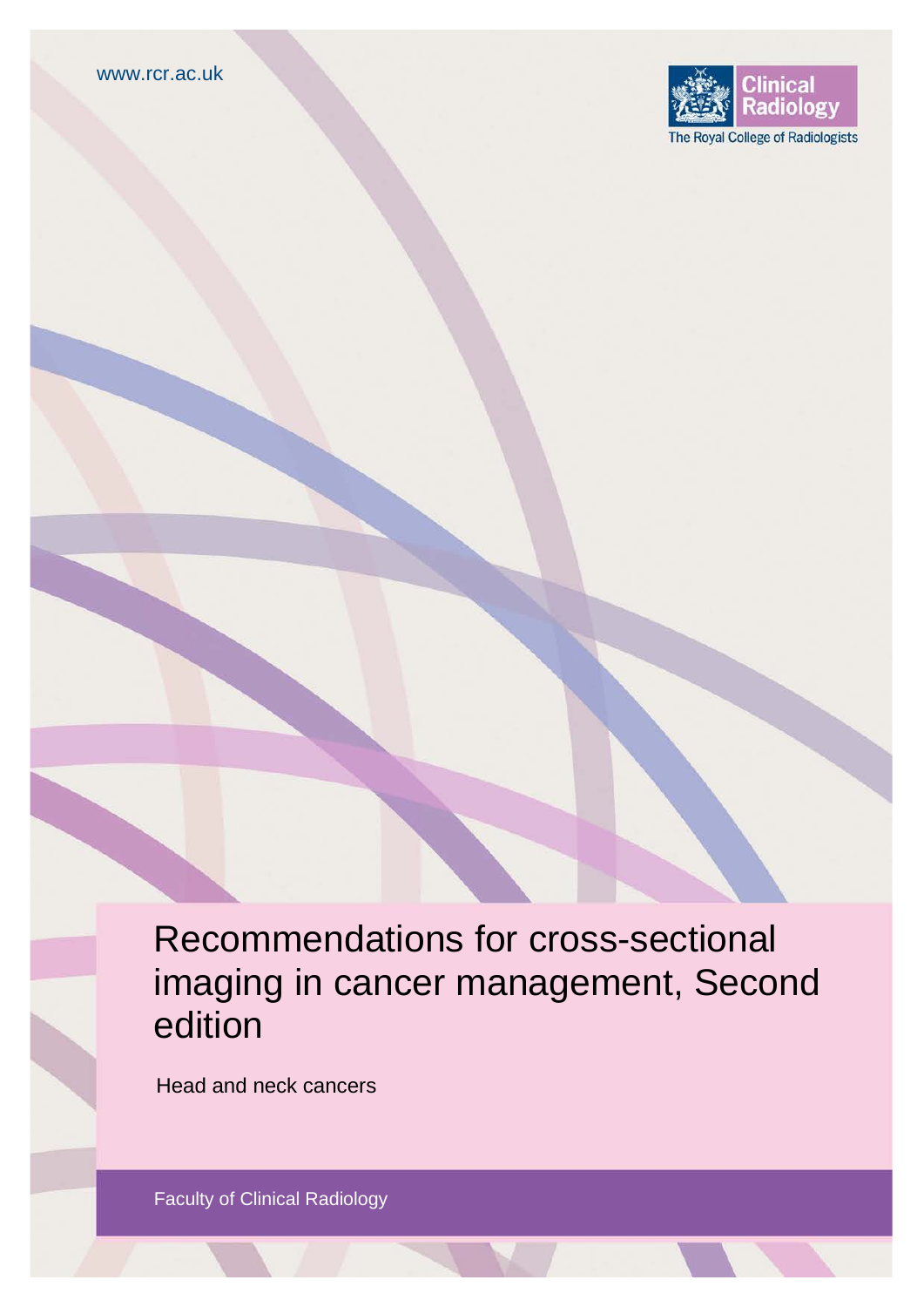# **Contents**

| <b>Head and neck cancers</b> | 3              | Staging objectives         | 12 |
|------------------------------|----------------|----------------------------|----|
| Clinical background          | 3              | Staging                    | 12 |
|                              |                | Follow-up                  | 12 |
| Nasopharynx                  | 6              | Tip                        | 12 |
| Clinical background          | 6              |                            |    |
| Who should be imaged?        | 6              | <b>Salivary glands</b>     | 13 |
| Staging objectives           | 6              | Clinical background        | 13 |
| Staging                      | 6              | Who should be imaged?      | 13 |
| Follow-up                    | 6              | Staging objectives         | 13 |
| <b>Tips</b>                  | $\overline{7}$ | Staging                    | 13 |
|                              |                | Follow-up                  | 13 |
| Larynx                       | 8              | <b>Tips</b>                | 13 |
| Clinical background          | 8              |                            |    |
| Who should be imaged?        | 8              | Oral cavity and oropharynx | 14 |
| Staging objectives           | 8              | Clinical background        | 14 |
| Staging                      | 8              | Who should be imaged?      | 14 |
| Follow-up                    | 9              | Staging objectives         | 14 |
| <b>Tips</b>                  | 9              | Staging                    | 14 |
|                              |                | Follow-up                  | 15 |
| <b>Paranasal sinuses</b>     | 10             | <b>Tips</b>                | 15 |
| Clinical background          | 10             |                            |    |
| Who should be imaged?        | 10             | <b>Thyroid cancer</b>      | 16 |
| Staging objectives           | 10             | Clinical background        | 16 |
| Staging                      | 10             | Who should be imaged?      |    |
| Follow-up                    | 10             | Staging objectives         | 16 |
| <b>Tips</b>                  | 11             | Staging                    | 16 |
|                              |                | Follow-up                  | 17 |
| Hypopharynx                  | 12             | <b>Tips</b>                | 17 |
| Clinical background          | 12             |                            |    |
| Who should be imaged?        | 12             | <b>References</b>          | 18 |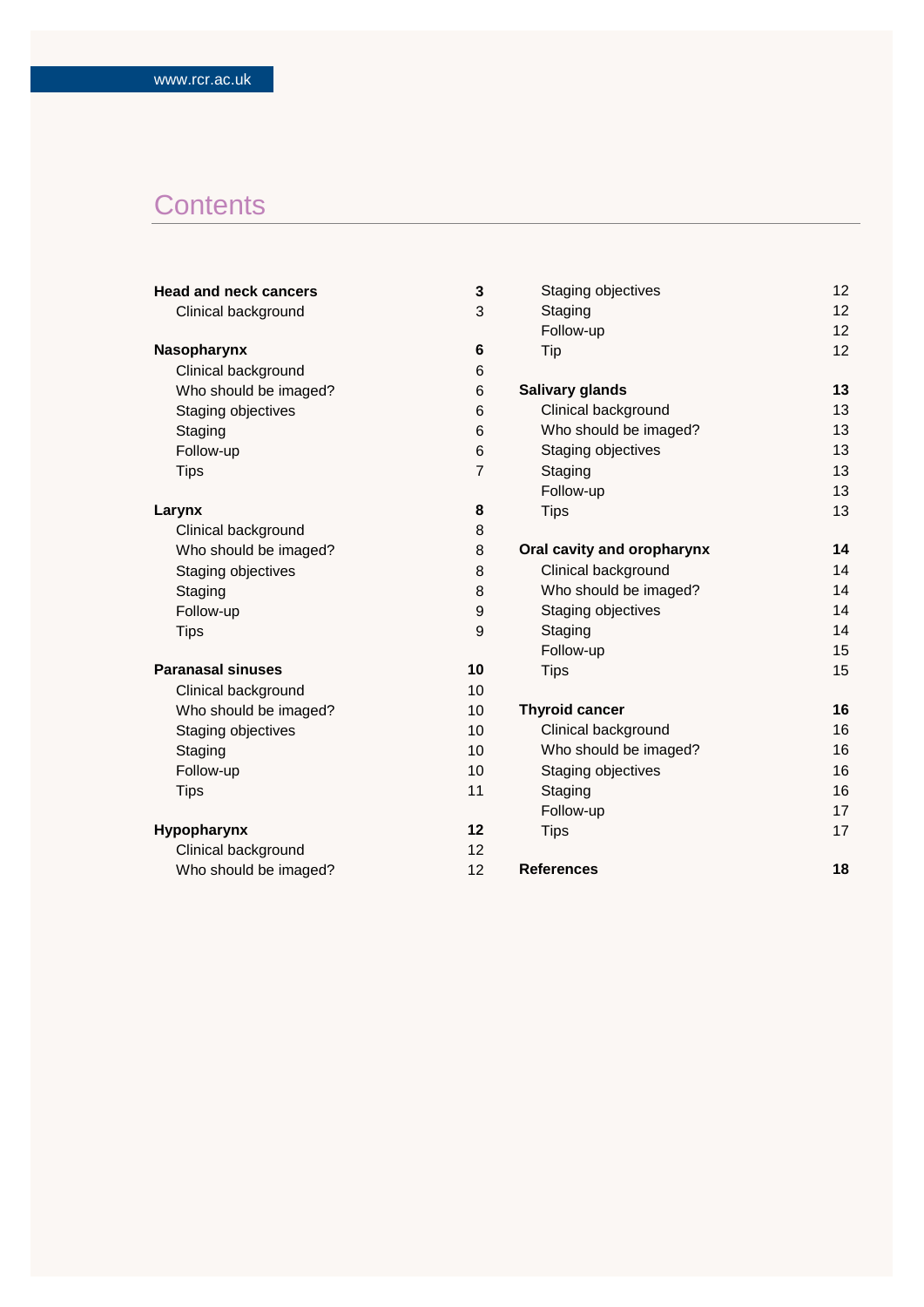## Head and neck cancers

## Clinical background

Cancers of the head and neck mostly arise from the mucosal surfaces of the upper aerodigestive tract (therefore, most are squamous cell tumours). The T-staging which indicates the extent of the primary tumour differs in specific details related to the anatomical site of the primary tumour. The N-staging is uniform for all anatomical sites except for nasopharynx and thyroid because of differing tumour biology and prognosis. The status of regional lymph nodes provides such important prognostic information that nodes should be assessed in detail in terms of location, multiplicity, size, neurovascular involvement and extracapsular tumour spread. Abnormal neck nodes should be described by their anatomical site and classified according to level. These nodal levels conform to surgical landmarks identified at the time of surgical neck exploration.

Magnetic resonance imaging (MRI) is an excellent modality for assessing the soft tissue extent of the primary tumour. Its main advantage is in assessing deep infiltration. Together with the mucosal extent visible on clinical inspection, this is used to determine the T stage. Patients with upper aerodigestive tract tumours may have difficulties with swallowing, coughing and breathing so MRI is sometimes challenging, particularly when imaging the larynx and hypopharynx. There may also be significant degradation of images by susceptibility artefact resulting from previous surgical reconstructions or dental restoration. Sequences are acquired in orthogonal planes with coverage from the skull base to the thoracic inlet, and slice thickness should be a maximum 4 mm. A single protocol may be applied to the staging of most head and neck tumours; although some additional sequences may be required for individual cases (see Table, page 4). Gadolinum is usually used with fat saturation in at least one plane to better define tumour extent, particularly with respect to skull base and perineural extension. In centres where the lymph node status is primarily assessed with other imaging modalities, the protocol may be adapted to focus on the primary tumour. MRI is generally the cross-sectional

study of choice for tumours of the suprahyoid neck, although local operational policy will dictate its role in imaging the various tumour sites.

Multislice computed tomography (MDCT) may be used to acquire a rapid, high spatial resolution volume of data. It provides particular benefits in the infrahyoid neck, minimising artefact due to swallowing and movement. MDCT slice thickness is scanner-dependent; however, 1–1.5 mm collimation is generally used with images reformatted at a 2–3 mm thickness. The volume is acquired to cover the superior extent of the primary tumour to the thoracic inlet and the neck should be imaged with arms by the side. The patient should be instructed not to swallow and to breathe gently. Intravenous contrast medium should be always administered (unless allergy or renal function prohibit this). One technique is to use a long bolus (for example, 100 ml at 1 ml/s with imaging commenced at 90–100 sec). CT has the advantage that it may be combined with chest imaging and it is able to detect early cortical bone erosion (such as laryngeal cartilage, mandible or sinonasal). Asking the patient to perform a Valsalva manoeuvre can be useful to demonstrate tumours of the cheek and pyriform sinus.

Values of CT dose index  $DI_{vol}$  should normally be below the relevant national reference dose for the region of scan and patient group (see Appendix and Radiation protection for the patient in CT in Section 2).

Ultrasound (US) is an excellent modality for the assessment and surveillance of the cervical nodes. US is cheap, readily available and does not expose the patient to ionising radiation. It can be used to guide fine needle aspiration cytology (FNAC) (including aspiration of small impalpable nodes) and multiple nodes can be aspirated in one visit. It has excellent resolution beyond that of CT and MRI. US also has limitations. It cannot detect retropharnageal, retrotracheal and mediastinal nodes. Correlation with crosssectional imaging and previous US imaging can be difficult. Both US and FNAC are highly operator-dependent but results improve with experience.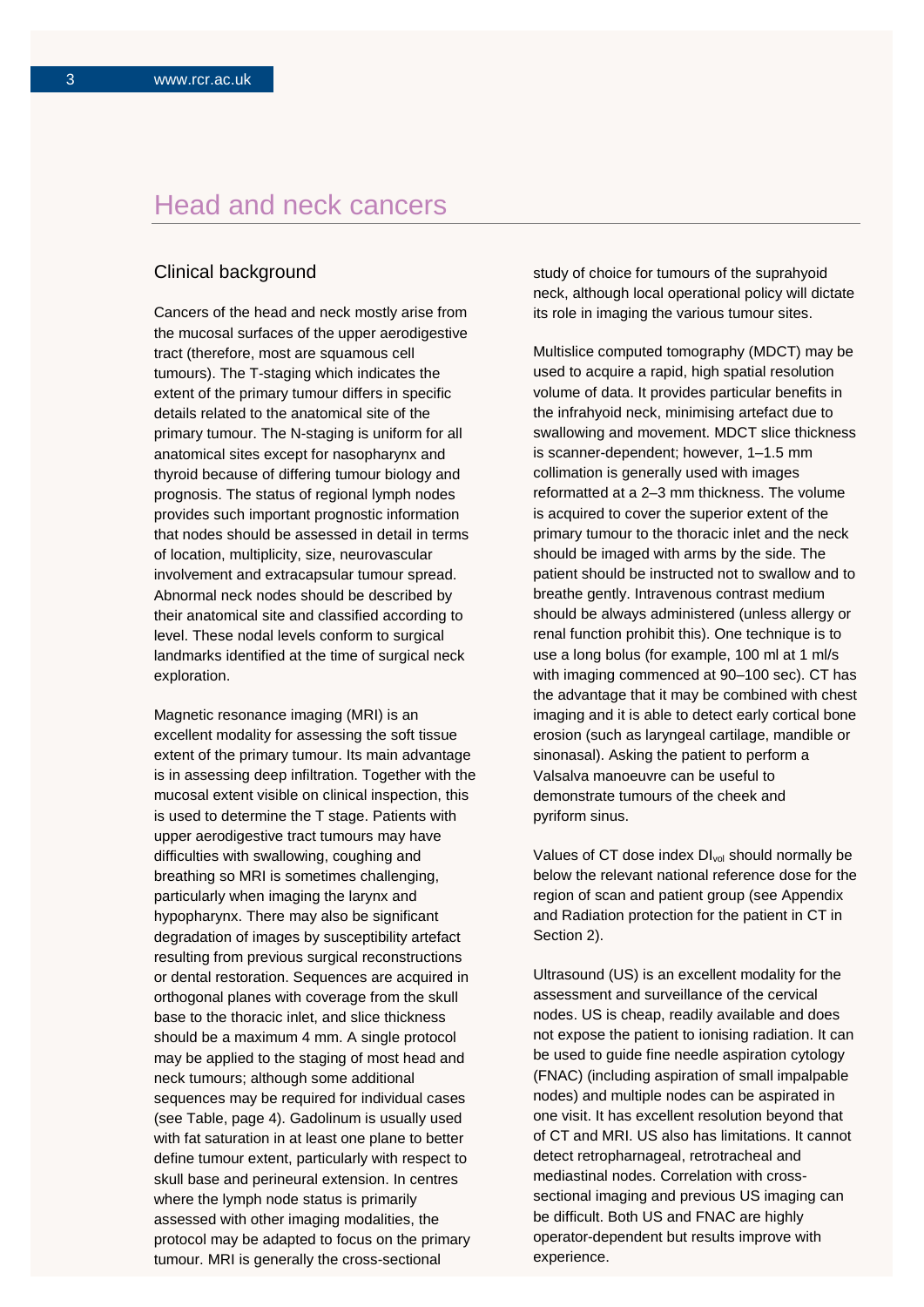#### **Protocol for imaging of most head and neck cancers**

| <b>Sequence</b>                                                    | <b>Plane</b>     | <b>Slice thickness</b> | <b>Field of view</b> | <b>Comments</b>                                                                                                            |
|--------------------------------------------------------------------|------------------|------------------------|----------------------|----------------------------------------------------------------------------------------------------------------------------|
| T1W pre- and post-<br>gadolinium                                   | 4 mm             | Axial or coronal       | Small                | Identification of primary<br>tumour and survey of neck<br>for pathological nodes                                           |
| T1W fat saturation post-<br>gadolinium                             | 4 mm             | Coronal or axial       | Small                | Identification of primary<br>tumour and perineural and<br>skull base involvement                                           |
| T <sub>2</sub> W                                                   | 4 mm             | Axial or coronal       | Small                | Identification of primary<br>tumour (particularly in<br>paranasal sinuses) and<br>survey of neck for<br>pathological nodes |
| Short tau inversion<br>recovery (STIR)                             | 4 mm             | Coronal or axial       | Small                | Identification of primary<br>tumour and survey of neck<br>for pathological nodes                                           |
| <b>Others</b>                                                      |                  |                        |                      |                                                                                                                            |
| Diffusion-weighted<br>imaging (DWI) (echo-<br>planar imaging, EPI) | $4-5$ mm         |                        |                      | Evolving role, particularly<br>for determining tumour<br>treatment response                                                |
| Sagittal sequences                                                 | 3 mm             |                        |                      | Consider for base of<br>tongue, nasopharynx,<br>paranasal sinuses                                                          |
| Thinner section<br>sequences                                       | $3 \, \text{mm}$ |                        |                      | Dedicated laryngeal<br>imaging                                                                                             |
| Increased matrix<br>(512 x 512 matrix)                             | 4 mm             |                        |                      | Paranasal sinuses (T2<br>coronal), nasopharynx<br>(post-gadolinium axial)                                                  |
| Volumetric post-<br>gadolinium sequence                            | N/A              |                        |                      | For radiotherapy planning                                                                                                  |
| Magnetic resonance<br>angiography (MRA)                            | N/A              |                        |                      | To delineate arterial<br>involvement                                                                                       |

In patients who present with a palpable neck mass, US can be used for FNAC and to diagnose the presence of metastatic neck nodes (and, in those with an occult primary, initiate the search for the primary tumour).

US can also be used in the assessment of the clinically N0 neck or the clinically negative contralateral neck, in patients with ipsilateral nodal disease, as well as surveillance of the neck following treatment.

The specificity of US FNAC for neck nodes is very high.<sup>1–4</sup> The sensitivity is dependent on the criteria used in the assessment. In the clinically

N0 neck, the 1 cm short axis size criterion has a poor sensitivity for the detection of nodal metstases.<sup>5</sup> Taking account of shape, contour, echogenicity, grouping, internal architecture, necrosis and pattern of Doppler vascularity enhances the accuracy of US for nodal metastases to greater than 90%.<sup>6</sup>

FDG PET-CT is effective for imaging head and neck cancer. It is highly specific for detecting squamous cell carcinoma of the head and neck and more sensitive than CT and MR for detecting small malignant lesions. In up to 30% of patients,<sup>7</sup> FDG PET-CT identifies primary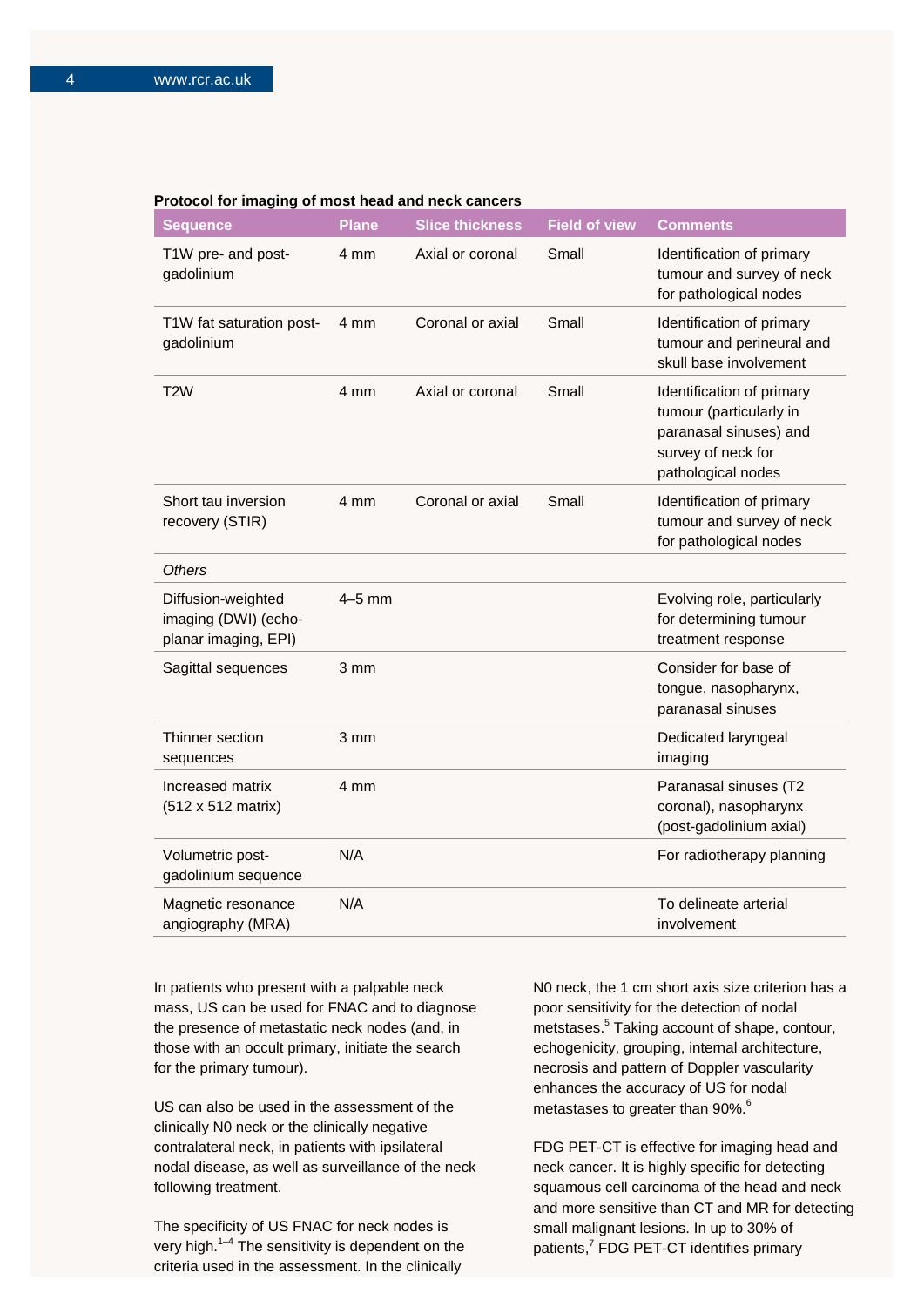tumours not detected on usual assessment, including flexible fibre optic naso-endoscopy (FFO), CT and MRI. The majority of these are in the tongue base; the reason being MRI and CT are less sensitive in this area compared with FDG PET-CT. A second major advantage of FDG PET-CT is that, as a single investigation, it can accurately identify patients with disseminated disease and obviates the need for multiple scans for complete and accurate assessment of the full extent of disease. It should be considered before embarking on treatment with curative intent in patients with a high risk of disseminated disease and this includes patients who present with primary head and neck tumours likely to be associated with widespread disease such as the nasopharynx, patients who present with advanced loco-regional disease (T3/4, N2/3) and patients with recurrence. There is growing evidence that FDG PET-CT may be the most accurate method of response assessment when performed three to six months' postchemoradiotherapy in patients with residual masses following treatment. A further advantage of FDG PET-CT is its ability to more accurately diagnose recurrence compared with CT and MR. It should be used in patients with clinical suspicion of recurrence where a clear diagnosis

cannot be established by usual means. There are two other areas where FDG PET-CT can be effectively used. To confirm the nature of lymph nodes which are suspicious of being cancerous and not accessible to US FNAC or when US FNAC results are equivocal to confirm the nature of indeterminate lesions that cannot be characterised on standard assessment; for example, pulmonary nodules.

In the head and neck, mis-registration of CT to PET even when slight can cause confusion between FDG uptake due to normal structures and FDG uptake due to pathology. Careful correlation of FDG to CT is required to distinguish FDG uptake in brown adipose tissue (brown fat) and skeletal muscle from FDG uptake within lymph nodes and other structures when there is mis-registration. Brown adipose tissue and skeletal muscle FDG uptake can be minimised by providing a relaxed and warm environment for the patient during their visit for PET-CT. Head and neck FDG PET-CT should ideally be acquired with arms on the side of the body to avoid artefact from the arms.

Imaging should always be performed before any biopsy, if possible.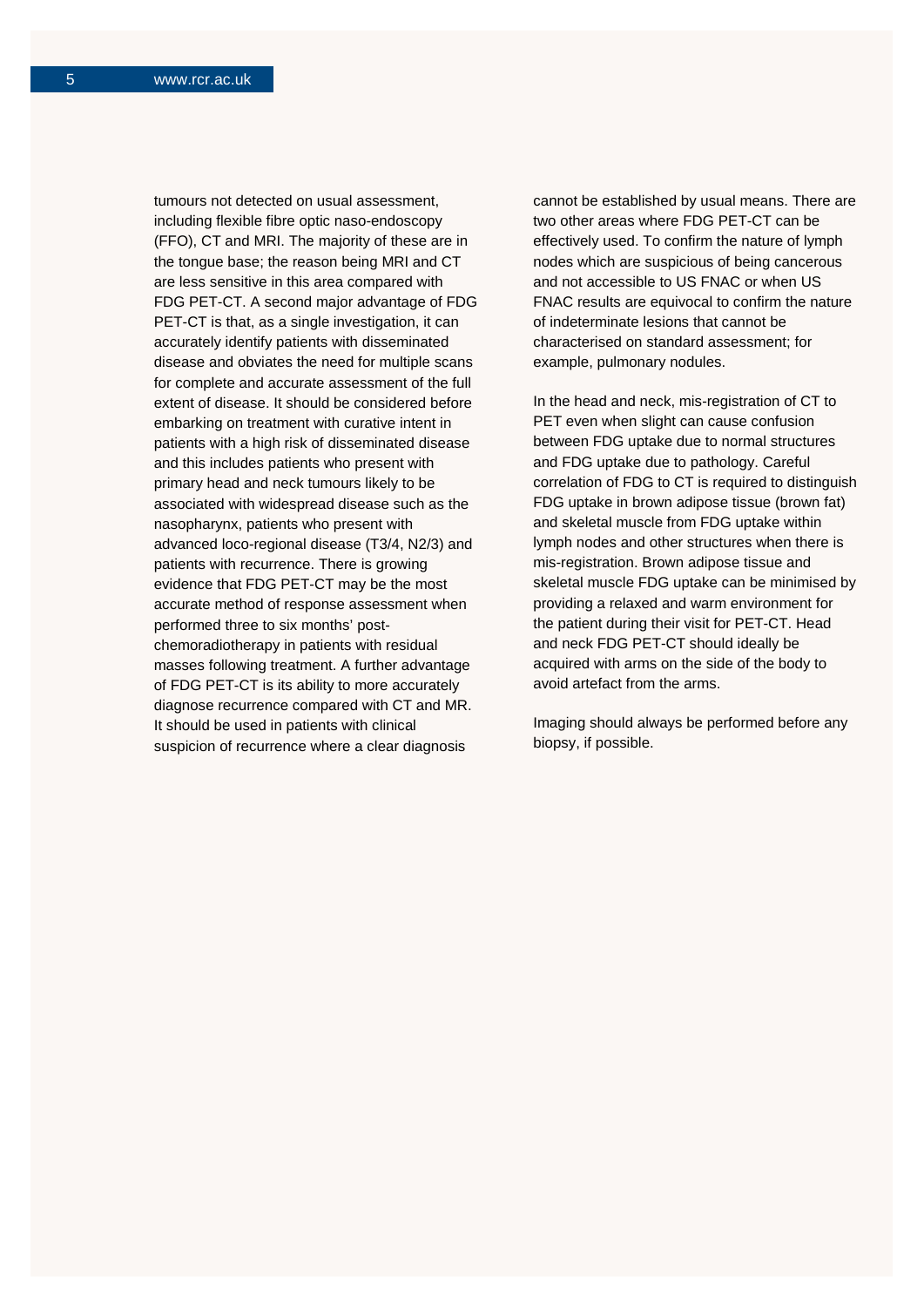## **Nasopharynx**

## Clinical background

Cancer of the nasopharynx has an increased prevalence in patients from Southern China where it is consistently associated with high levels of Epstein-Barr virus antibodies.<sup>8</sup> The incidence of nasopharyngeal cancer has remained relatively stable in England between 1990 and 2006. Age standardised rates (per 100,000 population) vary from 0.65 in South East London Cancer Network to 0.21 in Humber and Yorkshire Coast.<sup>9</sup> Nasopharyngeal carcinoma may present late, often with lymph node metastases which can be bilateral and are often present in the retropharyngeal space posterior upper deep cervical (level 2) and posterior triangle (level 5). The presence of pathological nodes in the supraclavicular fossa (low level 4 and 5) confers a poor prognosis (N3). Tumours usually arise in the Fossa of Rosenmuller and often spread submucosally and deeply. Distant metastases in lung, bone and liver are seen more frequently than in most squamous cell cancers of the head and neck. Many cases are detected on routine scanning for non-specific nasal or otalgic symptoms. Radiotherapy, with or without chemotherapy, is the mainstay of treatment and imaging is designed to evaluate patients for this.

#### Who should be imaged?

MRI is the imaging modality of choice for all patients with suspected nasopharyngeal cancer. CT is often performed as the initial investigation for non-specific sinonasal symptoms. If this demonstrates advanced disease, no further imaging is required. FDG PET-CT is being increasingly used at initial staging to detect metastatic disease and for characterising lesions including lymph nodes and lung lesions, which cannot be characterised by usual assessment. FDG PET-CT is more accurate than CT and MR for detecting recurrence.

The aim of imaging is to document the local extent of the tumour, particularly perineural spread (commonly mandibular division V3) erosion into the skull base, and the presence and extent of nodal metastases and distant metastases. The stage of the disease can

significantly alter the choice of radiotherapy technique used. The TNM staging system has been modified to take account of the additional information now available from MRI scanning, and it should be noted that CT generally overstages nasopharyngeal cancer compared to MR.

### Staging objectives

- To identify extent of local tumour.
- To identify extent and distribution of lymph node and distant metastases.
- To identify organs at risk for radiotherapy damage.

## **Staging**

#### **MRI**

T-staging is best achieved with imaging in multiple planes. Gadolinium-enhanced scans with or without fat suppression, is recommended for demonstration of perineural spread. A combination of axial and coronal imaging is usually required for full assessment and treatment planning. The area from the skull base (top of clinoids) down to supraclavicular fossa should be included in the examination.

#### **CT**

Contrast-enhanced CT is not as accurate as MRI for assessing the soft tissue extent of the tumour (T-staging). CT is used to stage metastatic disease and may detect subtle cortical bone involvement at the skull base.

Using MDCT, slice thickness will depend on scanner capability. In general, sections are acquired at 1.25–2.5 mm and reformatted no greater than 3 mm for viewing.

#### **PET-CT**

Please see the section on Positron emission tomography CT (PET-CT).

#### Follow-up

Reassessment imaging should be performed 3–6 months following completion of radiotherapy. It is advisable to use the same technique employed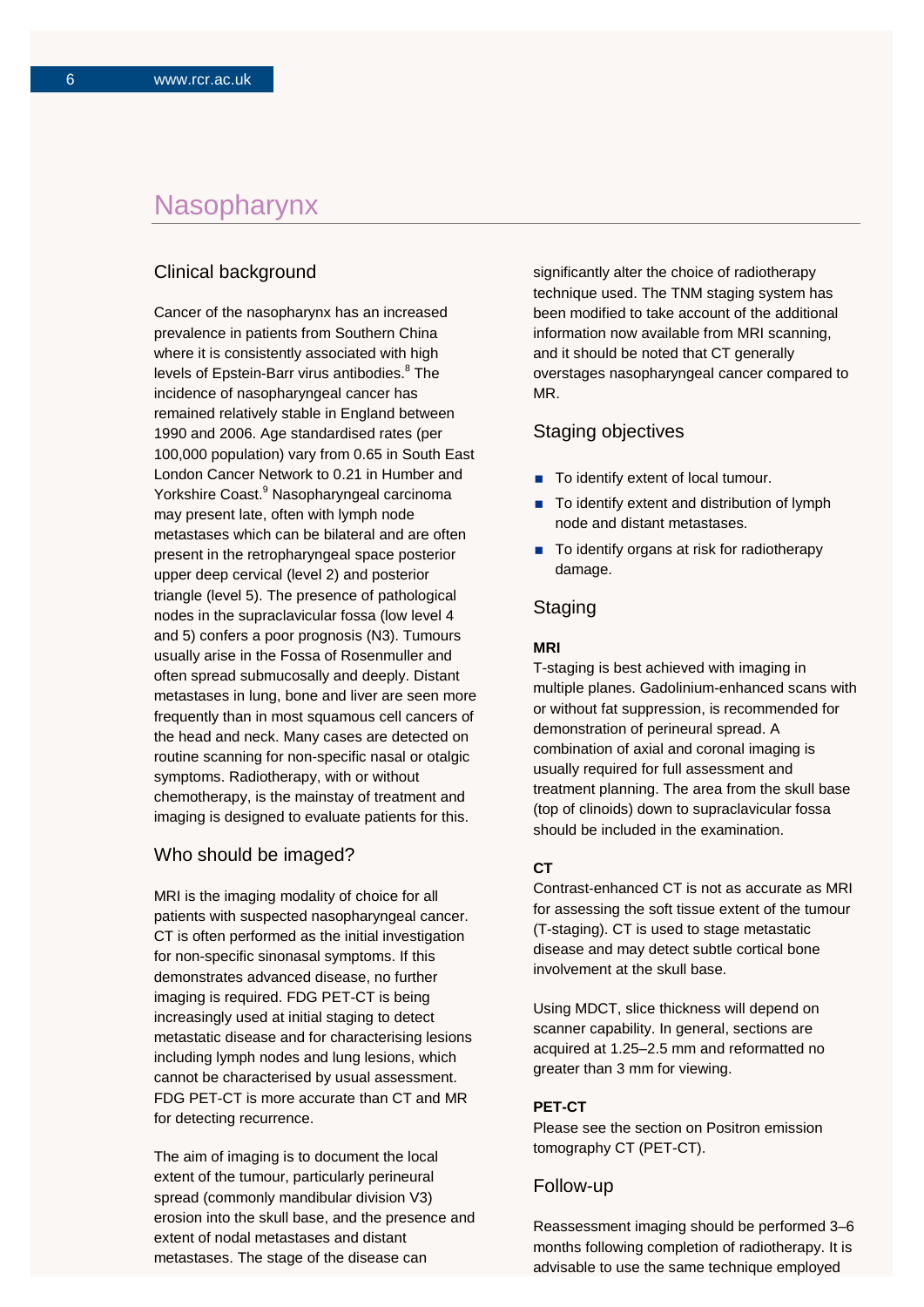for initial staging at follow-up, although there is growing evidence that FDG PET-CT may be the most accurate method of response assessment when performed three to six months' postchemoradiotherapy in patients with residual masses following treatment. Further imaging follow-up usually depends on disease status and clinical symptoms.

## **Tips**

■ The nasopharynx may not revert to normal following radiotherapy. Residual soft tissue effacement is generally seen even after successful treatment.

- **US** with guided FNA is useful to investigate non-enlarged neck nodes in patients who are to receive focused treatment such as intensity-modulated radiotherapy (IMRT) that will spare these regions.
- **FDG** uptake is seen in the midline on the normal posterior nasopharyngeal wall due to infection within a Thornwald cyst.
- **FDG** uptake is seen in prevertebral muscles; the linear appearance helps distinguish FDG uptake due to prevertebral muscle from an FDG-avid prevertebral node.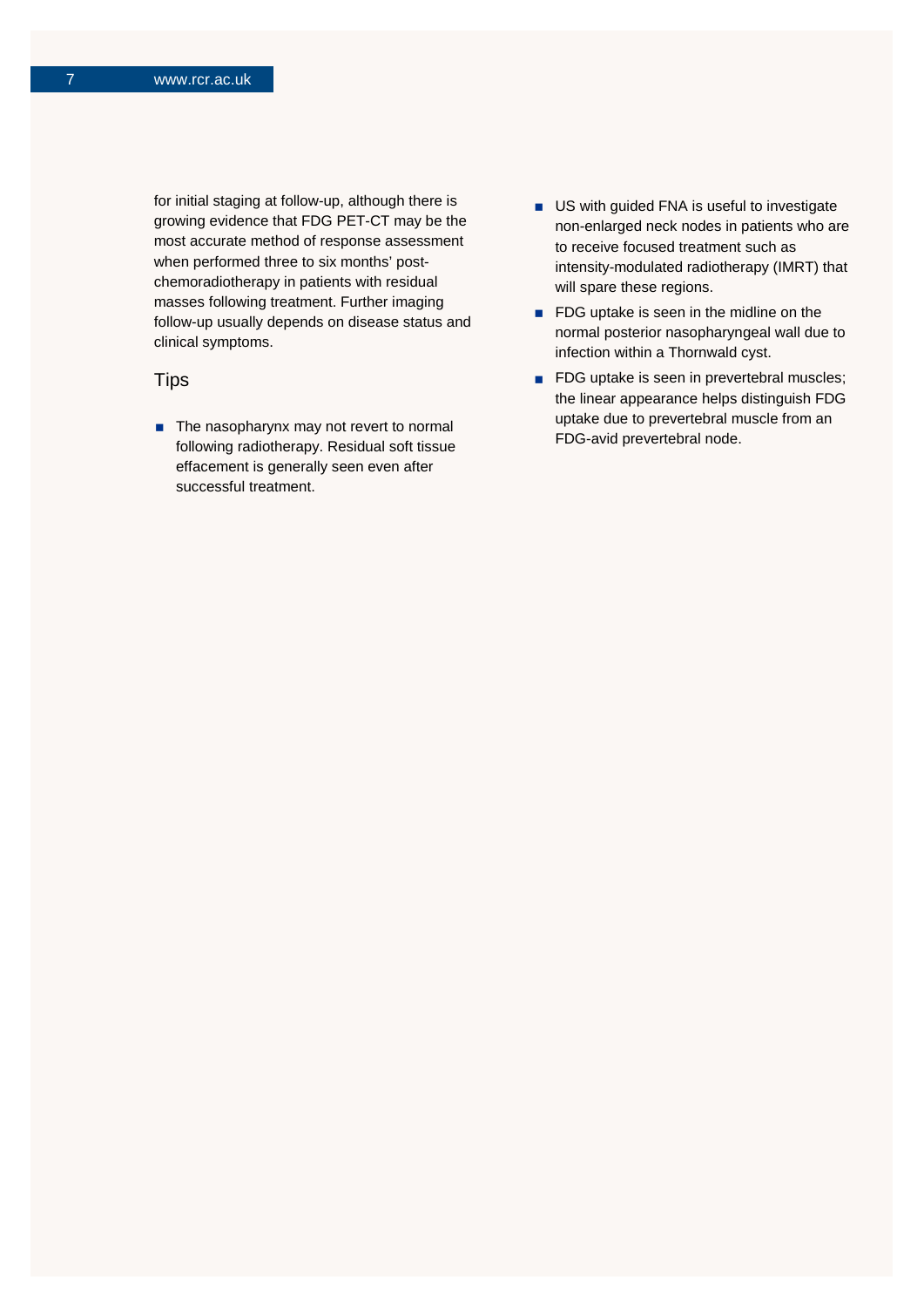## Larynx

## Clinical background

Squamous cell carcinoma of the larynx is the most common head and neck cancer, but its incidence is falling.10 The diagnosis is usually known before imaging referral. The role of imaging is to assess submucosal, paralaryngeal spaces, extalaryngeal spread and cartilaginous framework. Vocal cord fixation upstages all tumours to T3 classification. This is assessed clinically. Cartilage invasion is often clinically occult but upstages tumours to T3 or 4 depending on depth of invasion. Imaging is more accurate than clinical staging and has a major role in directing the choice of primary treatment.

The lymphatic drainage of the larynx is complex. It depends on the site of the tumour and the depth of invasion. The glottis has a very sparse lymphatic network whereas the supraglottic and subglottic larynx both have very rich lymphatic networks. Contralateral nodal involvement is common but it should be noted that midline nodal disease is considered unilateral.

### Who should be imaged?

The diagnosis of laryneal cancer is made on laryngoscopy. The contribution of imaging is to complement endoscopy by assessing the presence and volume of paraglottic spread, the cartilages, the subglottic space and the tongue base.

Cross-sectional imaging is recommended for T2 lesions or above. Lower stage tumours may not be detectable on imaging, but imaging may be indicated where clinical assessment is difficult, or early subglottic disease or involvement of the anterior commissure is suspected.

CT is generally preferred as the imaging technique of choice because of speed of acquisition and patient tolerance. MRI is the best technique for assessing pre-epiglottic space and tongue base invasion. MRI is helpful at demonstrating cartilage involvement when CT is indeterminate. FDG PET-CT is usually only considered in patients with advanced locoregional disease for detecting distant metastases. It is also used to characterise the nature of abnormal lymph nodes and indeterminate visceral lesions including in the lungs when they cannot be characterised by usual assessment. FDG PET-CT is more accurate than CT and MR for distinguishing recurrent disease from laryngeal oedema due to radiotherapy.

#### Staging objectives

- To identify extent of local tumour and volume of paraglottic disease.
- To identify extent and distribution of lymph node metastases.
- To identify evidence of cartilage invasion.

## **Staging**

#### **CT**

Using MDCT, slice thickness will depend on scanner capability. In general, sections are acquired at 0.625–1.25 mm and reformatted no greater than at 2.5 mm for viewing. Scans should be performed during quiet respiration with arms down by the patient's side. The patient should be instructed not to swallow during data acquisition which lasts only a few seconds.

#### **MRI**

MRI is useful in specific situations such as assessing possible pre-epiglottic space and tongue base invasion, and possible early cartilage invasion. Degraded images from swallowing motion artefacts are a problem that occurs particularly in patients whose airways are compromised by tumour. A combination of axial, sagittal and coronal T1W and T2W sequences may be required to assess the region of the larynx in question. Contrast medium enhancement with spectral fat suppression is useful for evaluating the extent of soft tissue involvement and cartilage invasion. Slice thickness of 3 mm is recommended for the assessment of laryngeal cartilage.

#### **PET-CT**

Please see the section on Positron emission tomography CT (PET-CT).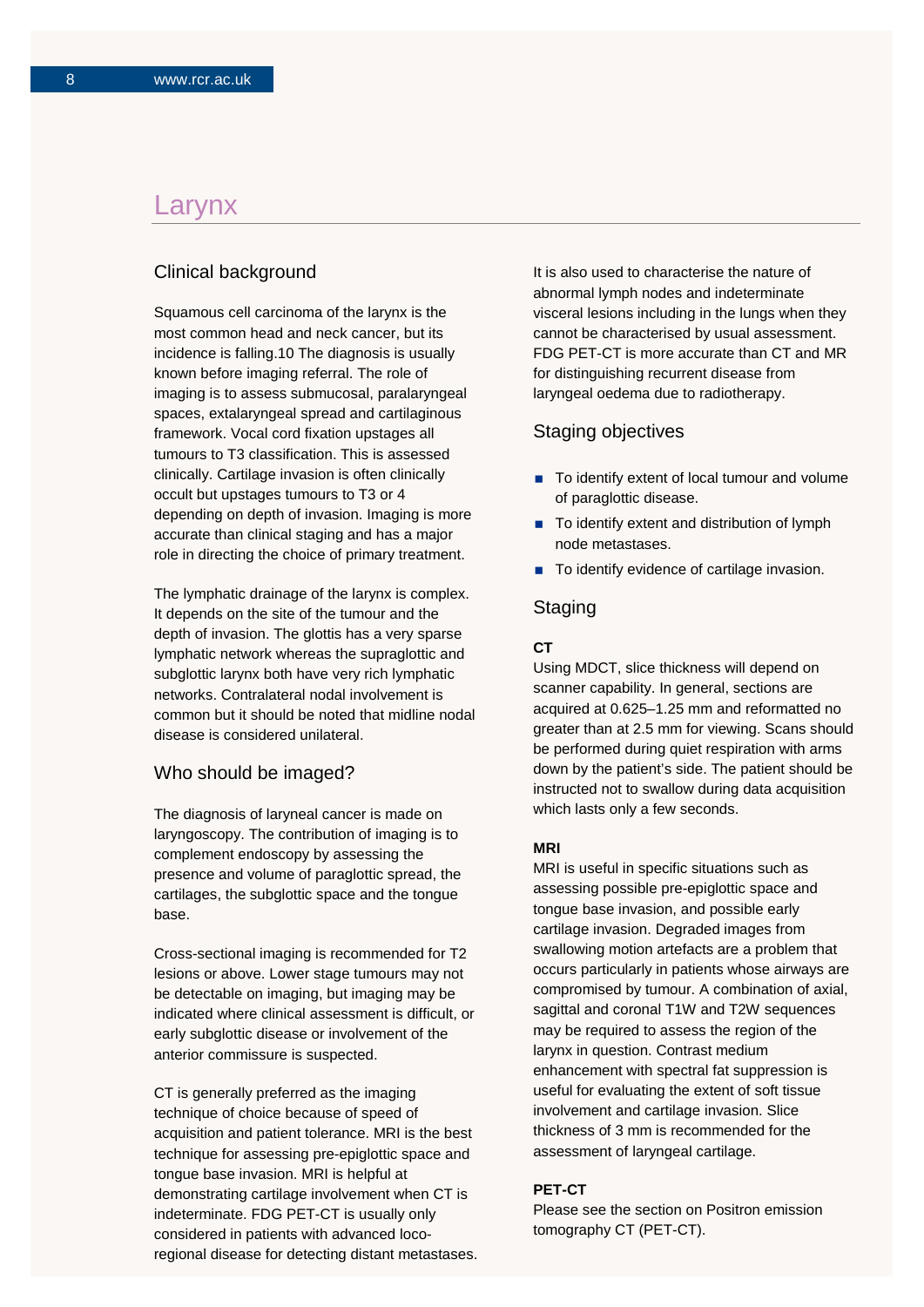### Follow-up

Imaging three to four months after completion of radiotherapy is useful in documenting tumour response and serves as a baseline for future comparisons. The same imaging technique should be used as for the pretreatment evaluation.

### **Tips**

- Swallowing artefact and cord palsy can both mimic tumour. Repeating the study immediately is possible without the need for further contrast administration if it is apparent that the images are degraded by swallowing artefact.
- $\blacksquare$  It is essential to scan and or reformat the larynx in the correct plane to avoid misinterpretation.
- Patients are advised not to talk during the period between the administration of FDG and imaging to minimise FDG uptake in the

normal intrinsic laryngeal muscles, including vocalis, crico-arytenoid and interarytenoid muscles; symmetrical FDG uptake is usual but uptake may occasionally be asymmetric and normal. Palsy of the left recurrent laryngeal nerve results in no FDG uptake in the left intrinsic laryngeal muscles and FDG uptake is present only in the right intrinsic laryngeal muscles; this pattern of FDG uptake should not be mistaken for pathology. Injection of vocal cords with Teflon and collagen for treatment of vocal cord palsy results in a granulomatous reaction and in intense and focal vocal cord FDG uptake.

Following radiotherapy, FDG PET-CT should ideally not be carried out for at least eight weeks following completion of treatment. Up to about 12 weeks following radiotherapy, oedematous mucosa shows mild diffuse FDG uptake and this should not be mistaken for residual disease. The neck usually shows no FDG uptake more than eight weeks after radiotherapy.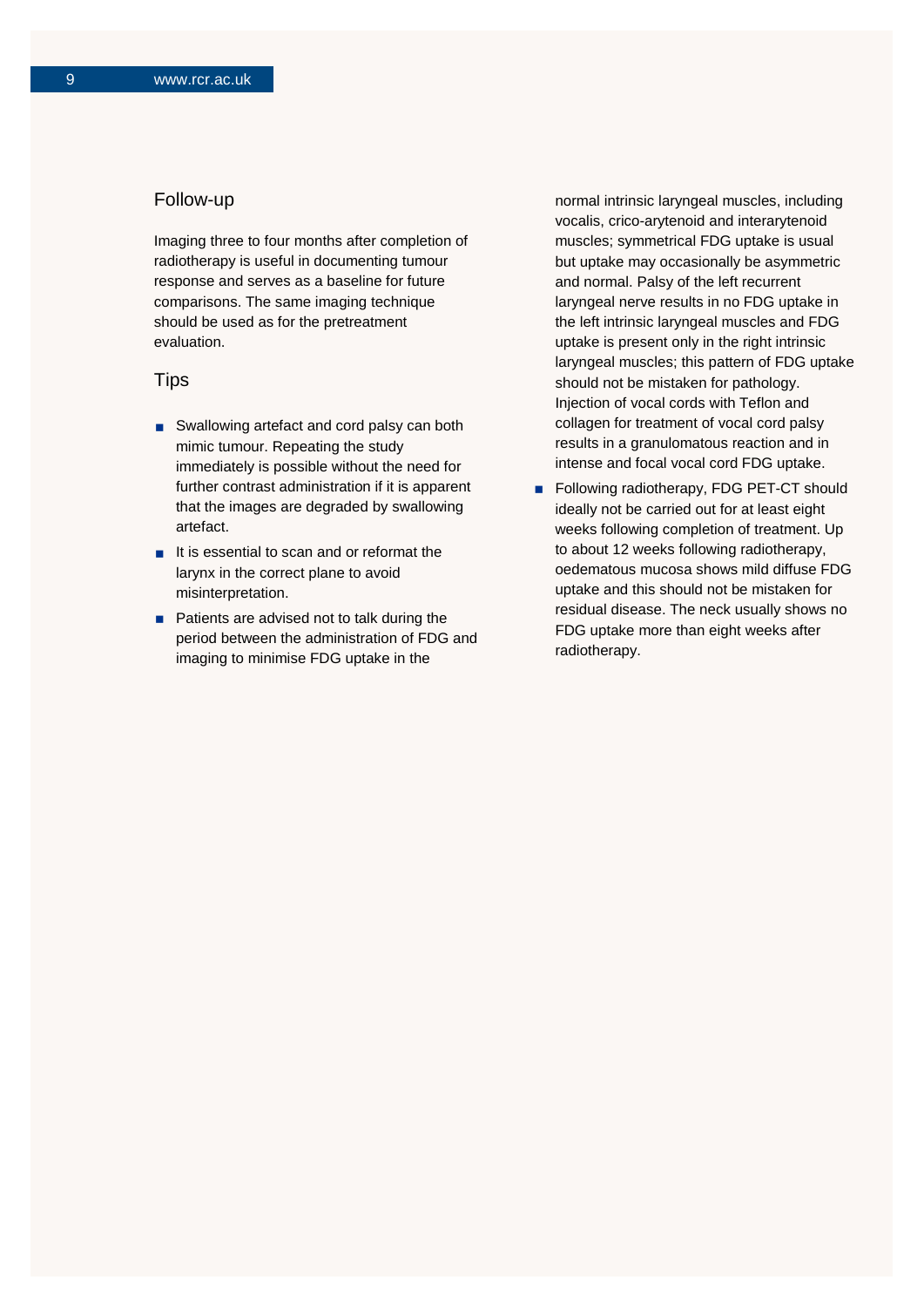## Paranasal sinuses

## Clinical background

Tumours of the paranasal sinuses are the least common (3–4%) of all head and neck malignancies.<sup>11</sup> They are often advanced tumours at presentation and hence have a generally poor prognosis. Early disease often presents clinically as infection and may well have co-existent inflammatory change visible on imaging. The majority (80%) are squamous cell tumours and the maxillary antra are the most common sites of involvement.<sup>12</sup> Other tumour histologies suggest minor salivary gland origin. Tumour spread is by direct infiltration and by perineural extension. Bone destruction is common. In contrast to other head and neck tumours, lymph node spread is uncommon. Distant spread is also uncommon (10%) and, when present, involves spread to the lungs and bones. Treatment for paranasal sinus tumours is usually a combination of primary surgery and adjuvant radiotherapy. The main cause of treatment failure is local recurrence.

### Who should be imaged?

Imaging is indicated in all patients with biopsyproven paranasal sinus cancer. A combination of CT and MRI is generally required for complete staging before treatment. CT is often performed as the initial investigation for non-specific symptoms. If advanced disease is demonstrated, which is not appropriate for surgical management, no further imaging is required. CT provides the detail regarding the bone margins of the sinus at risk, while MRI yields important information about the extent of soft tissue and perineural spread. The radiologist should be familiar with the pathways of spread and those critical areas of potential tumour spread that influence operability and the choice of surgical technique. Images should be reviewed in sagittal and coronal planes in addition to axial plane. Paranasal sinus squamous cell cancers are usually visualised on FDG PET-CT. Notwithstanding, FDG PET-CT is not routinely required for staging. It is applied in patients with extensive disease at the primary site when the precise local extent of disease needs to be determined for planning treatment. It is also used in patients with suspected disease recurrence and usual cross-sectional imaging has not provided sufficient clinical information or certainty.

The role of imaging is to help plan the surgical approach and to define the radiation fields subsequently. The anatomy is complex and an interactive review of imaging in multidisciplinary team (MDT) meetings is recommended before surgery.

## Staging objectives

- To determine extent of local tumour.
- To identify evidence of perineural spread.
- To identify evidence of skull base invasion.
- To identify lymph node metastases.

## **Staging**

#### **CT**

Axial sections of 2–3 mm using spiral technique following injection of intravenous contrast medium through the skull base and primary tumour. Using MDCT, slice thickness will depend on scanner capability. In general, sections are acquired at 1.25–2.5 mm and reformatted no greater than 3 mm for viewing. Axial sections are obtained through the whole neck to assess lymph nodes. Coronal reformatted images are useful for pre-surgical planning.

#### **MRI**

MRI is best for assessing skull base invasion, soft tissue intracranial extension and perineural spread.

#### **PET-CT**

Please see the section on Positron emission tomography CT (PET-CT).

#### Follow-up

Routine follow-up three to four months after completion of treatment is useful for establishing a baseline for future comparison. MRI is more helpful than CT, and evaluating radiologists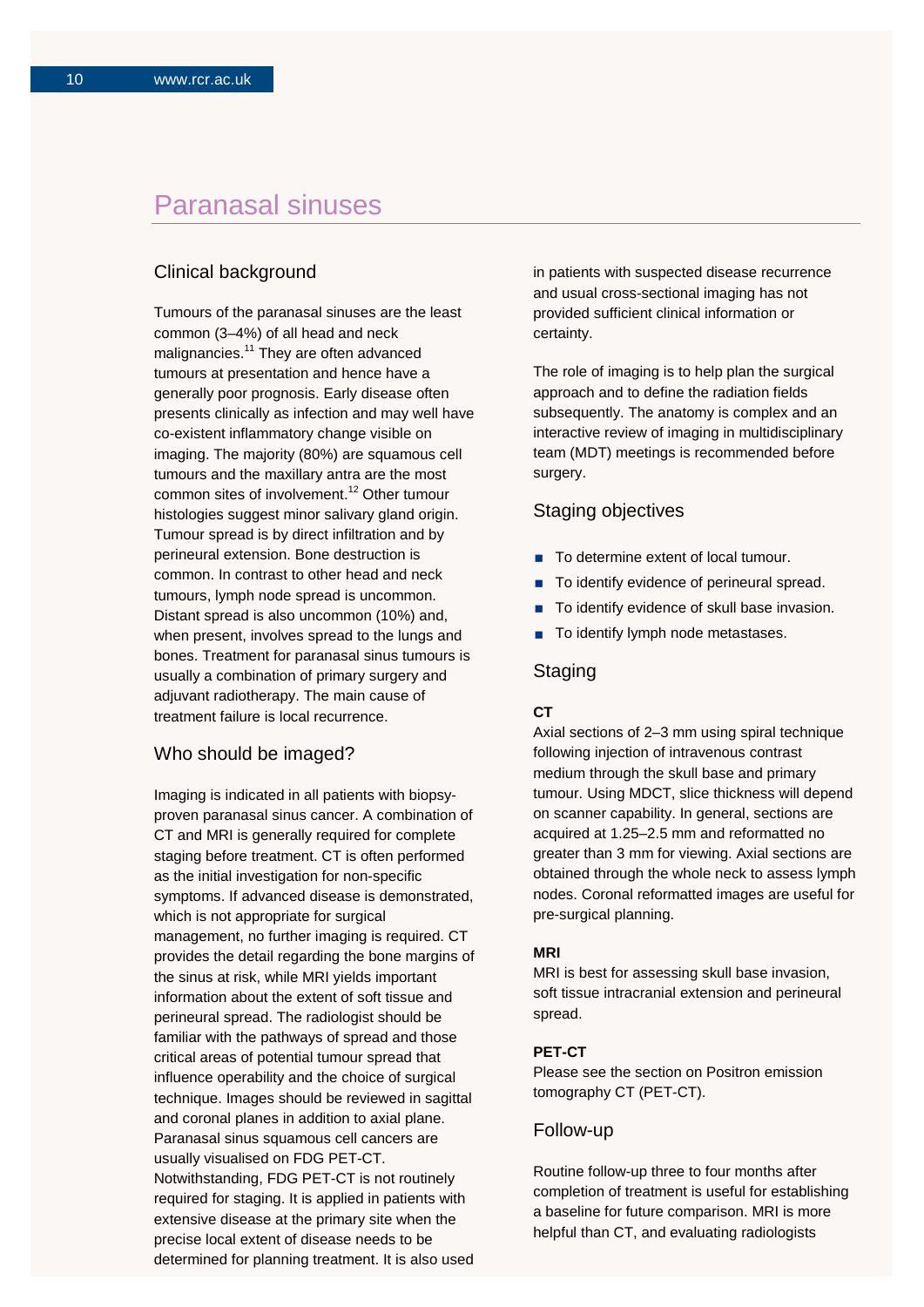should be familiar with the expected post-surgical changes.

## **Tips**

- Differentiation of tumour from retained secretions can be difficult, and is best achieved with contrast-enhanced MRI.
- The pterygopalatine fossa should be carefully assessed. Replacement of fat by tumour at this site can alter management and make the tumour inoperable.
- Retained secretions show mild FDG uptake in contrast to malignant tumour which shows intense FDG uptake.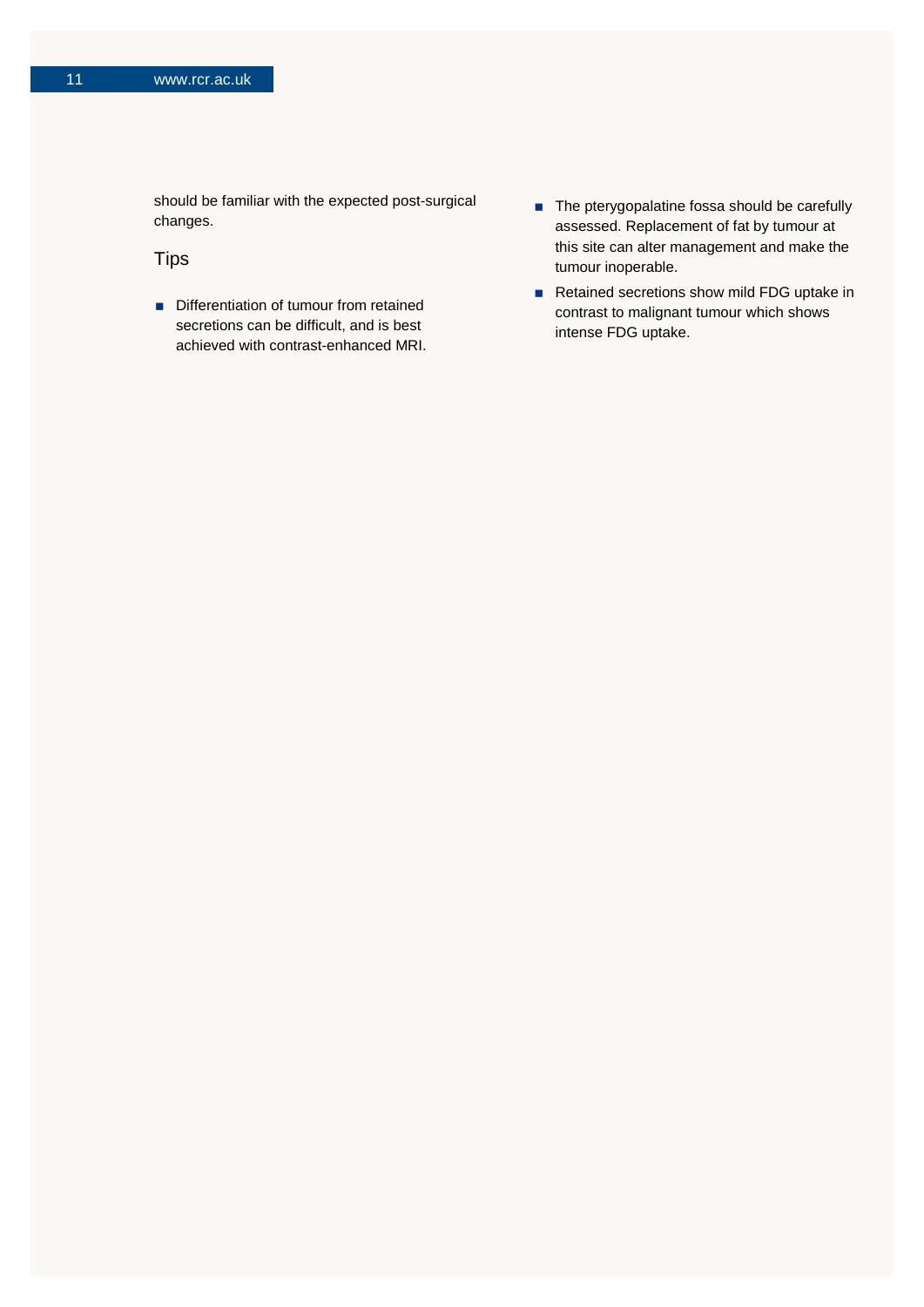## Hypopharynx

## Clinical background

The hypopharynx extends from the hyoid bone superiorly down to the postcricoid region inferiorly. It includes the posterior pharyngeal wall, the pyriform sinuses and the postcricoid region. Over 95% of tumours arising here are of squamous cell type.<sup>13</sup> Bulky submucosal spread is typical (resulting in clinical understaging at endoscopy) and the majority have lymph node metastases to the neck at presentation. Definitive treatment may involve surgery or radiotherapy.

## Who should be imaged?

All patients with biopsy-proven hypopharynx cancer should be imaged. Multi-slice intravenous contrast-enhanced CT or MRI pre- and postgadolinium enhancement is used to assess primary tumour extent and size. FDG PET-CT is useful for confirming the extent of the primary site and especially the inferior extent of the primary site in postcricoid cancers and for re-staging post-treatment disease recurrence.

## Staging objectives

- To determine extent of local tumour.
- To identify evidence of midline involvement.
- To identify evidence of cartilage invasion.
- To identify lymph node metastases.
- To identify involvement of apex of pyriform sinus.

#### **Staging**

#### **CT**

Using MDCT, slice thickness will depend on scanner capability. In general, sections are

acquired at 0.625–1.25 mm and reformatted no greater than at 2.5 mm for viewing. Scans should be performed during quiet respiration with arms down by the patient's side. Instruct patient not to swallow during data acquisition which lasts only a few seconds.

#### **MRI**

MRI is useful in specific situations such as possible early cartilage invasion. Degraded images from swallowing motion artefacts are a problem that occurs particularly in patients whose airway is compromised by tumour. A combination of axial, sagittal and coronal T1W and T2W sequences may be required to assess the region of the hypopharynx in question. Contrast medium enhancement with spectral fat suppression is useful for evaluating the extent of soft tissue involvement and cartilage invasion. Slice thickness of 3 mm is recommended for the assessment of laryngeal cartilage.

#### **PET-CT**

Please see the section on Positron emission tomography CT (PET-CT).

#### Follow-up

Follow-up imaging two to three months after treatment is useful to establish a baseline for future comparison.

### Tip

Remember to assess retropharyngeal nodes in patients with tumours involving the posterior wall of the hypopharynx.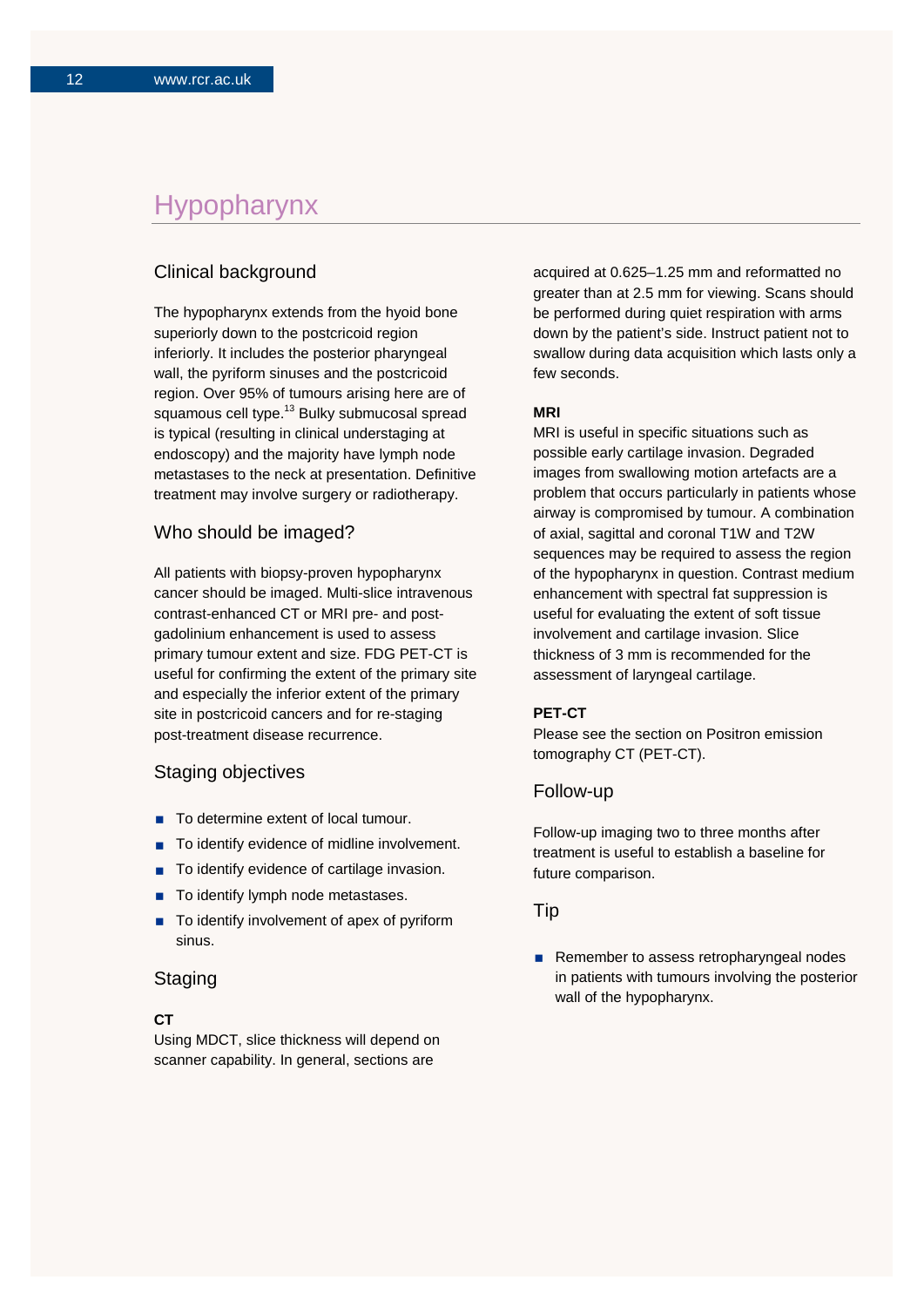## Salivary glands

## Clinical background

The major salivary glands are the three-paired parotid, submandibular and sublingual glands. Generally, the smaller the salivary gland, the more likely it is that any tumour arising within it will be malignant. Tumours in the parotid glands arise from a variety of tissue elements, but superficial lobe tumours are more likely to be benign, while deep lobe tumours are often malignant. Malignant parotid tumours tend to be painful, rapidly growing and associated with facial nerve paralysis. The most common benign parotid tumours are the pleomorphic adenoma (usually solitary) and Warthin's tumour (frequently multiple and bilateral). Mucoepidermoid and adenocystic carcinomas are the most common malignant tumours. Lymph node spread is less common than with other head and neck tumours, and distant spread is usually to the lungs. Perineural spread is seen in adenoidcystic carcinoma with potential extension through the skull base. The parotid has a rich network of lymphatic vessels and intra-parotid nodal involvement is often the site of metastatic disease, particularly from scalp tumours. Parotid nodal enlargement may also be seen in lymphoma. Treatment of malignant disease is usually a combination of surgery and adjuvant radiotherapy.

### Who should be imaged?

All patients with biopsy-proven or suspected salivary gland tumours require imaging with MRI.

#### Staging objectives

- To determine extent of local tumour.
- To identify lymph node metastases to the neck.
- To identify perineural spread.

## **Staging**

## **MRI**

MRI is the imaging modality of choice for staging salivary gland tumours. The soft tissue resolution and multiplanar imaging are necessary for surgical planning and radiation field planning.

#### **PET-CT**

Please see the section on Positron emission tomography CT (PET-CT).

#### Follow-up

Follow-up MRI is useful two to three months after completion of treatment to establish a baseline for future comparison.

#### Tips

- Intraparotid lymph nodes can mimic primary salivary tumours on imaging.
- **Tumour characterisation is usually not** required for management.
- $\blacksquare$  The normal salivary glands usually demonstrate modest and diffuse FDG uptake. Intense symmetrical FDG uptake is usually associated with sequelae of systemic treatment.
- Intraparotid lymph node enlargement due to other malignancies such as lymphoma is clearly shown on FDG PET-CT.
- Benign salivary gland tumours such as pleomorphic adenoma and Warthin's tumour are FDG-avid.
- Recurrent disease can be difficult to diagnose on FDG PET-CT and especially to detect perineural infiltration and when there are islands of recurrence within treatment sequelae.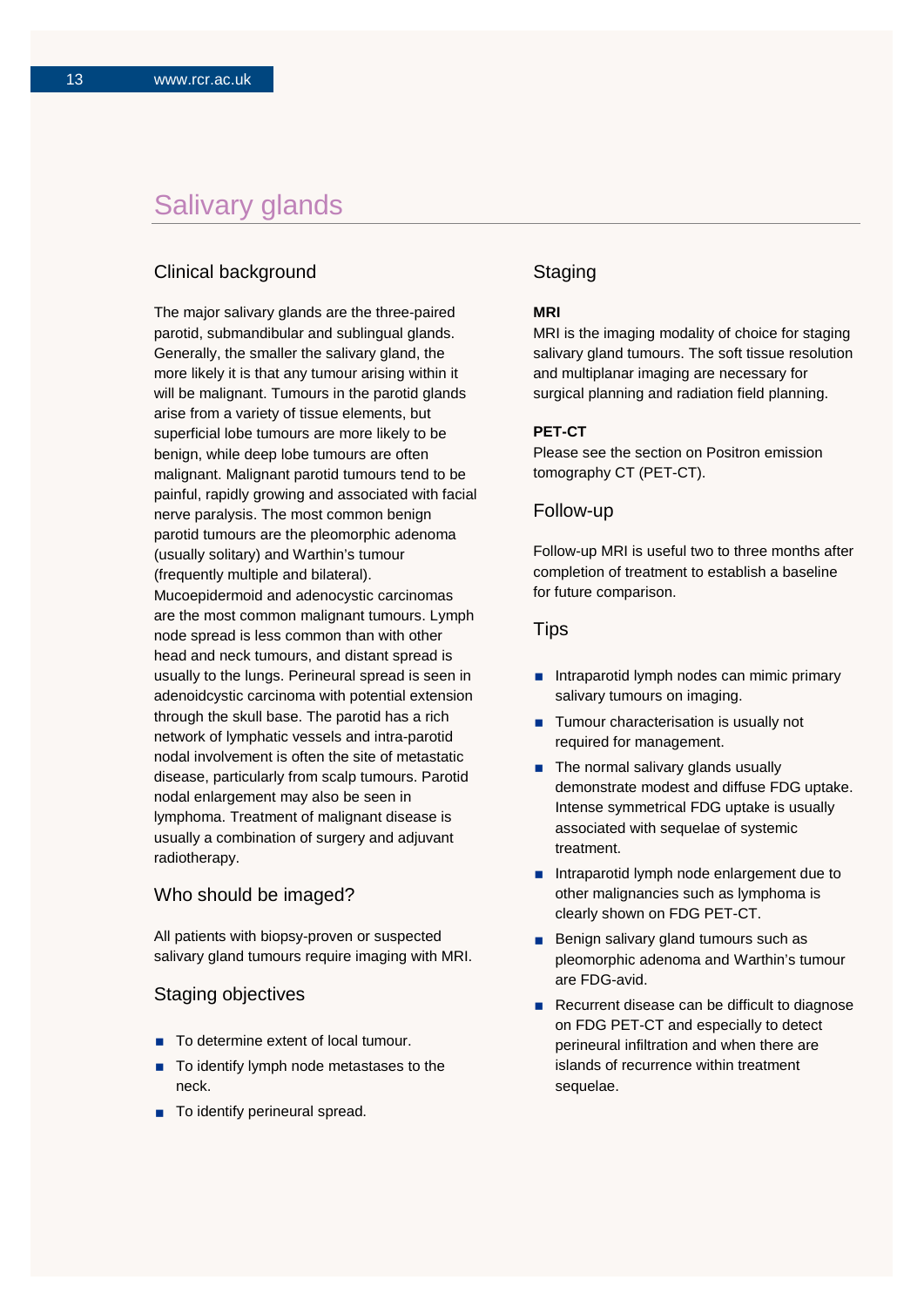## Oral cavity and oropharynx

## Clinical background

Squamous cell tumours are the most common histological subtype of tumours of the oral cavity and oropharynx and are associated with tobacco and alcohol exposure. $14$  The incidence of these tumours rose in England between 1990 and 2006. The cause for this in oropharyngeal tumours is thought to be due to human papilloma virus (rather than alcohol and/or tobacco) which is affecting a younger population group.<sup>15</sup> Staging systems are based more on superficial tumour size than on depth or extent, although it is the depth and site of invasion that determines the primary therapeutic approach. Tumours may arise from oral cavity subsites (lip, floor of mouth, retromolar trigone, oral tongue, hard palate, gingival or buccal mucosa) and oropharyngeal subsites (tongue base, vallecula, soft palate, posterior wall and tonsillar fossa/pillars). The lips, floor of mouth, retromolar trigone and ventrolateral tongue are the most frequent oral cavity tumour sites, whereas the anterior tonsillar pillar is the most frequent oropharyngeal tumour site. These tumours often demonstrate welldefined patterns of spread. Occult tonsillar and base of tongue carcinomas are common sources of metastatic lymph nodes in the setting of an 'unknown primary'.

Depending on anatomical site, surgery and radiotherapy may be used alone for low-stage tumours while combined modality therapy (surgery, radiotherapy or chemotherapy) is required for higher stage tumours. Tissue reconstruction is often required following surgery for larger lesions.

## Who should be imaged?

Imaging is performed in clinically detected cancers to determine deep extension, invasion of adjacent structures as well as nodal and metastatic spread.

#### Staging objectives

■ To determine dimensions and volume of local tumour.

- To identify evidence of deep invasion particularly of the extrinsic tongue muscles and submandibular space (oral cavity tumours) or masticator space and prevertebral space (oropharyngeal tumours).
- To identify evidence of bone invasion of the mandible (where cortical and marrow involvement should be distinguished) and maxilla.
- To identify lymph node metastases to the neck.

### Staging

#### **CT**

CT may be used as the primary imaging modality and frequently provides the answers to the important clinical questions. It is superior in detecting early cortical bone involvement and may be combined with chest imaging. Unfortunately it may be degraded by artefact from dental restoration. CT is performed with intravenous contrast enhancement from the skull base to the thoracic inlet. Around 1–1.5 mm collimation is generally used with a field of view of 16–20 cm. Images are reformatted at a 2–3 mm thickness and frequently viewed in multiple planes. Asking the patient to perform a Valsalva manoeuvre can be useful to demonstrate buccal tumours. Bone windows are required to inspect for cortical bone invasion of the facial skeleton. Cone beam CT may also be used to specifically address this issue.

#### **MRI**

MRI may be used as the preferred imaging modality or for problem-solving following a CT study. It is superior in the detection and delineation of these tumours and better demonstrates perineural spread and mandibular marrow involvement. The images may be degraded by artefact from swallowing and that from metallic implants. Images should cover the neck and the primary site.

## **PET-CT**

The normal palatine tonsils are almost always identified on  ${}^{18}$ FDG PET-CT, show uptake of  ${}^{18}$ FDG which decreases with age. There is an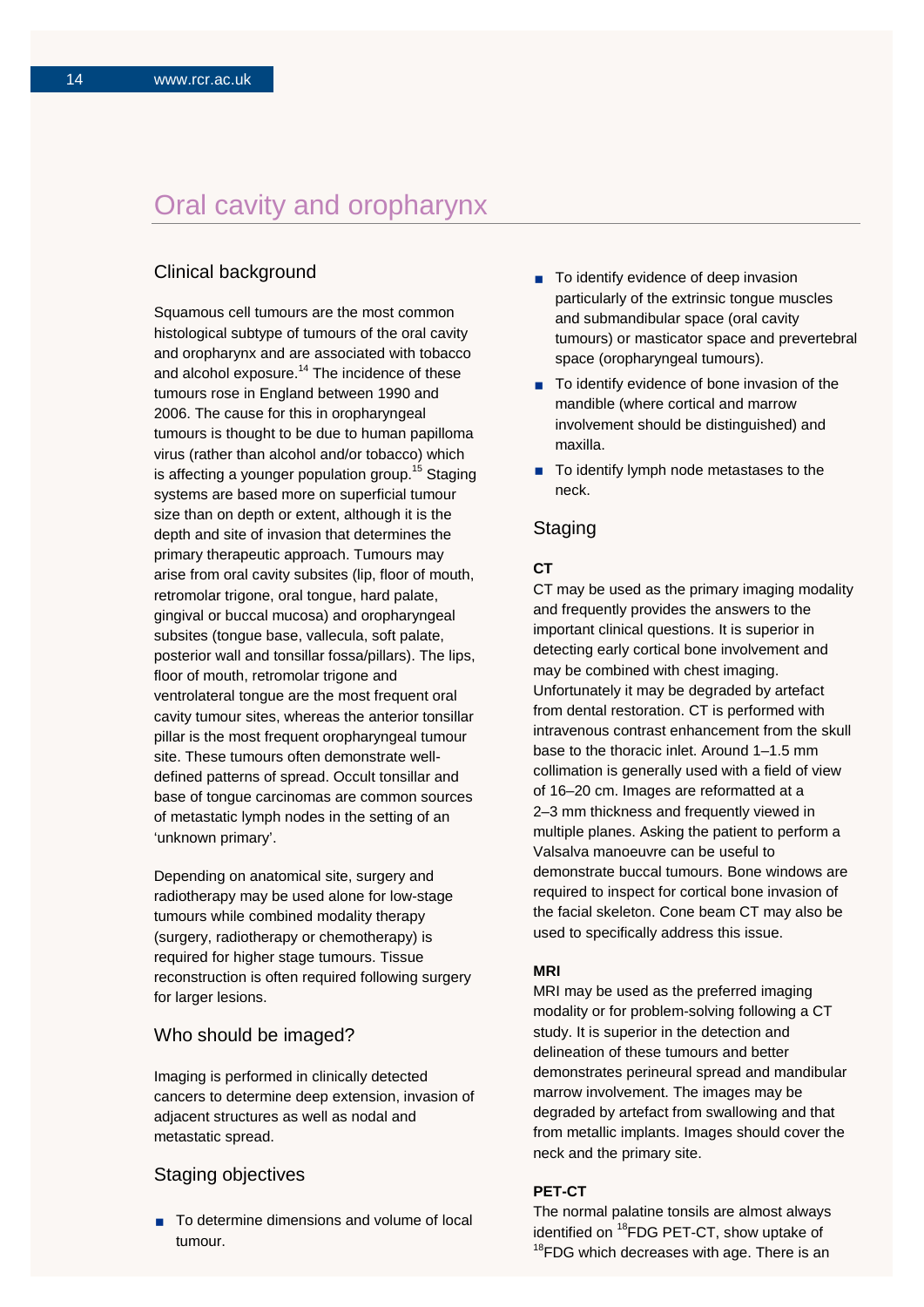overlap between these physiological appearances and uptake observed in primary malignancy, but asymmetrical uptake (in the absence of a tonsillectomy) in the correct clinical context should raise suspicion. <sup>18</sup>FDG PET-CT may be useful for nodal staging. Intense uptake of <sup>18</sup>FDG can be observed in inflammatory conditions.

### Follow-up

Follow-up imaging maybe performed 3–6 months after completion of treatment to establish a baseline for future comparison. This is particularly relevant following complex soft tissue reconstructions and following radiotherapy for larger tumours. There is no consensus for the role of surveillance imaging, and subsequent imaging follow-up depends on disease status and clinical suspicion. Radiologists should be aware of expected post-treatment appearances.

#### **Tips**

- Changes secondary to diagnostic biopsy, normal mucosal and lymphoid enhancement, together with bulky or irregular lymphoid tissue, may mimic tumour in the oral cavity and oropharynx.
- Superficial mucosal tumours can be difficult to visualise.
- Use the fat planes on CT and T1W MR imaging to help detect and delineate tumour.
- $\blacksquare$  The orthopantomogram is an important complementary imaging technique for assessment of bone involvement of the mandible. It is also useful to demonstrate

dentition, and the size and configuration of the mandible for resection and reconstruction planning.

- Intense uptake of FDG due to inflammatory conditions such as dental abscesses and caries should not be mistaken for mandibular involvement.
- **Extensive FDG uptake in normal intrinsic** muscles of the tongue such as due to gum chewing and tardive dyskinesia mimic pathology.
- **FDG** uptake in intrinsic muscles of the floor of the mouth including the mylo-hyoid muscle which extends from the genu of the mandible to the hyoid bone is often seen and is distinguished by their linear appearance from malignancy – a distinction that requires special consideration in the post treatment patient.
- Following radiotherapy, atrophy of the intrinsic muscles of the tongue results in asymmetric FDG uptake in the floor of the mouth.
- **FDG** uptake, which decreases with age, is seen in lymphoid tissue within Waldeyer's ring including palatine tonsil. Asymmetrical uptake occurs as normal variation but in the correct clinical context and in the absence of an explanation for asymmetric uptake such as tonsillectomy or radiotherapy to one side of the oropharynx, it should raise suspicion of pathology (see also Carcinoma of unknown primary origin).
- **FDG** uptake seen in the floor of mouth in the vicinity of dental amalgam is most likely due to attenuation correction artefact.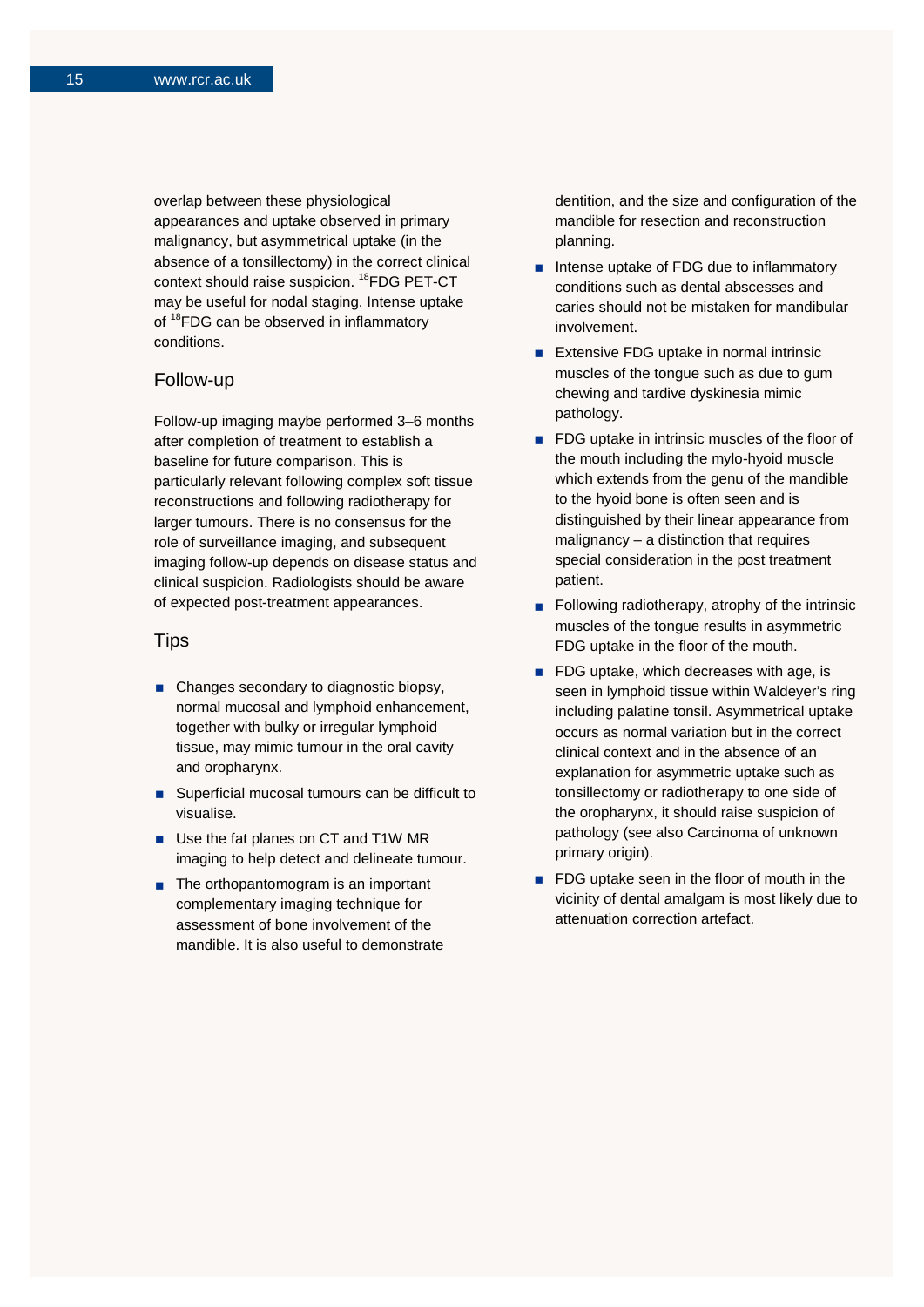## Thyroid cancer

## Clinical background

Clinical thyroid cancer is uncommon (0.5% of all cancer deaths), $16$  although there is a high frequency of occult tumours identified at postmortem. Most thyroid cancers are relatively indolent tumours that have a chronic clinical course with infrequent metastatic disease. Papillary cancer is the most common histological type and is more frequent in iodine-rich areas. $17$  It is the main cancer induced by radiation exposure in childhood and characteristically has low-grade malignant potential. Lymph node spread is a feature but often remains localised to the nodes without further spread. Distant spread is uncommon and the prognosis is generally excellent. Follicular cancer tends to occur in iodine-deficient areas. Unlike papillary cancer, follicular cancer rarely spreads to the nodes but can metastasise to the lungs, bones and liver. Anaplastic cancer is the most aggressive type with a poor prognosis. Medullary cancer can be sporadic or familial, and the serum calcitonin levels are usually elevated.

Treatment depends on the histological type of tumour. Papillary cancers are treated surgically and radioiodine ablation can only be used postoperatively when all residual thyroid tissue has been removed. Follicular cancers are managed by total thyroidectomy and radioablation. Anaplastic cancers usually require radiotherapy. Medullary cancers are treated by surgery and/or radiotherapy in the early stages with chemotherapy for advanced disease.

#### Who should be imaged?

Patients with differentiated thyroid cancer are usually diagnosed and staged by ultrasound which is the optimum technique for assessing the nodes as well as the primary tumour. For low volume and early-stage disease, further preoperative imaging is seldom required as surgery is the primary management. MRI or CT scanning is indicated when there is suspicion of extracapsular tumour extension to assess the larynx, trachea and retrosternally into the mediastinum.

MRI is the preferred imaging technique because the iodine contrast used for CT scanning may delay postoperative radioiodine therapy. Noncontrast enhanced CT can be performed to stage pulmonary metastatic disease. FDG uptake is not usually observed in the normal thyroid gland. Well-differentiated thyroid cancer shows high iodine uptake and low FDG uptake. Moderately and poorly differentiated thyroid cancer demonstrate paucity of iodine uptake and high FDG uptake. The predominant indication for the use of FDG PET-CT in thyroid cancer is in patients who have clinical suspicion of recurrence such as elevated serum thyrogobulin and a negative 131-Iodine scan. FDG PET-CT permits the detection and localisaton of non-iodine avid metastases.

### Staging objectives

- To determine extent of local tumour.
- To identify lymph node metastases to the neck.
- To identify evidence of metastatic spread.

## **Staging**

#### **MRI**

MRI is the preferred imaging of choice for determining the local extent of thyroid cancer. Axial and coronal sequences with gadolinium enhancement are used as for other head and neck tumour sites.

#### **CT**

The chest should be staged by CT without intravenous contrast but for patients who are claustrophobic and cannot tolerate MRI, CT imaging with intravenous iodinated contrast enhancement should be performed for staging, while recognising its potential impact on subsequent radioiodine therapy. The entire neck should be scanned to include the supraclavicular fossae and it should be discussed with the referring clinician whether iodine contrast enhancement can be used.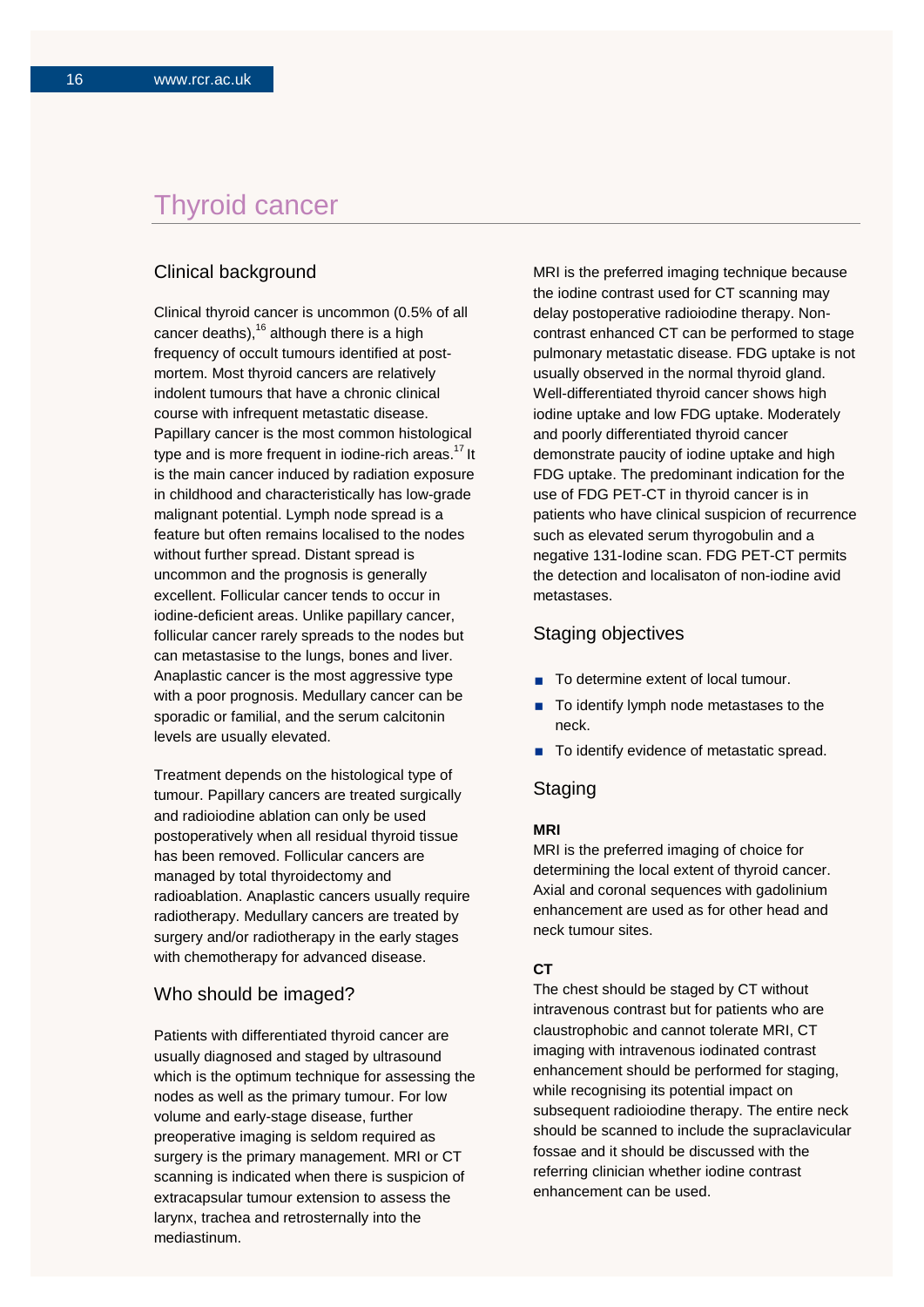Using MDCT, slice thickness will depend on scanner capability. In general, sections are acquired at 1.25–2.5 mm and reformatted no greater than 5 mm for viewing.

Values of CTDI<sub>vol</sub> should normally be below the relevant national reference dose for the region of scan and patient group (see Appendix and Radiation protection for the patient in CT in Section 2).

#### **PET-CT**

Please see the section on Positron emission tomography CT (PET-CT).

#### Follow-up

Follow-up MRI is useful two to three months after completion of treatment to establish a baseline for future comparison.

Approved by the Clinical Radiology Faculty Board: 31 October 2013

### **Tips**

- **Most imaging is performed in the post-surgical** setting to detect recurrences in patients with rising serum thyroglobulin.
- Careful review of the retrotracheal and retrosternal regions is required.
- May need to avoid contrast-enhanced CT if radioiodine ablation is under consideration.
- Diffuse increased FDG uptake by the thyroid gland is most usually observed in inflammation (thyroiditis) and not malignancy.
- **n** Incidental focal intense FDG uptake in the thyroid gland usually represents a benign nodule, occasionally an occult primary thyroid malignancy, and very rarely an intra-thyroid metastasis. When focal increased FDG uptake is observed in the thyroid, an ultrasound with or without FNA may be indicated.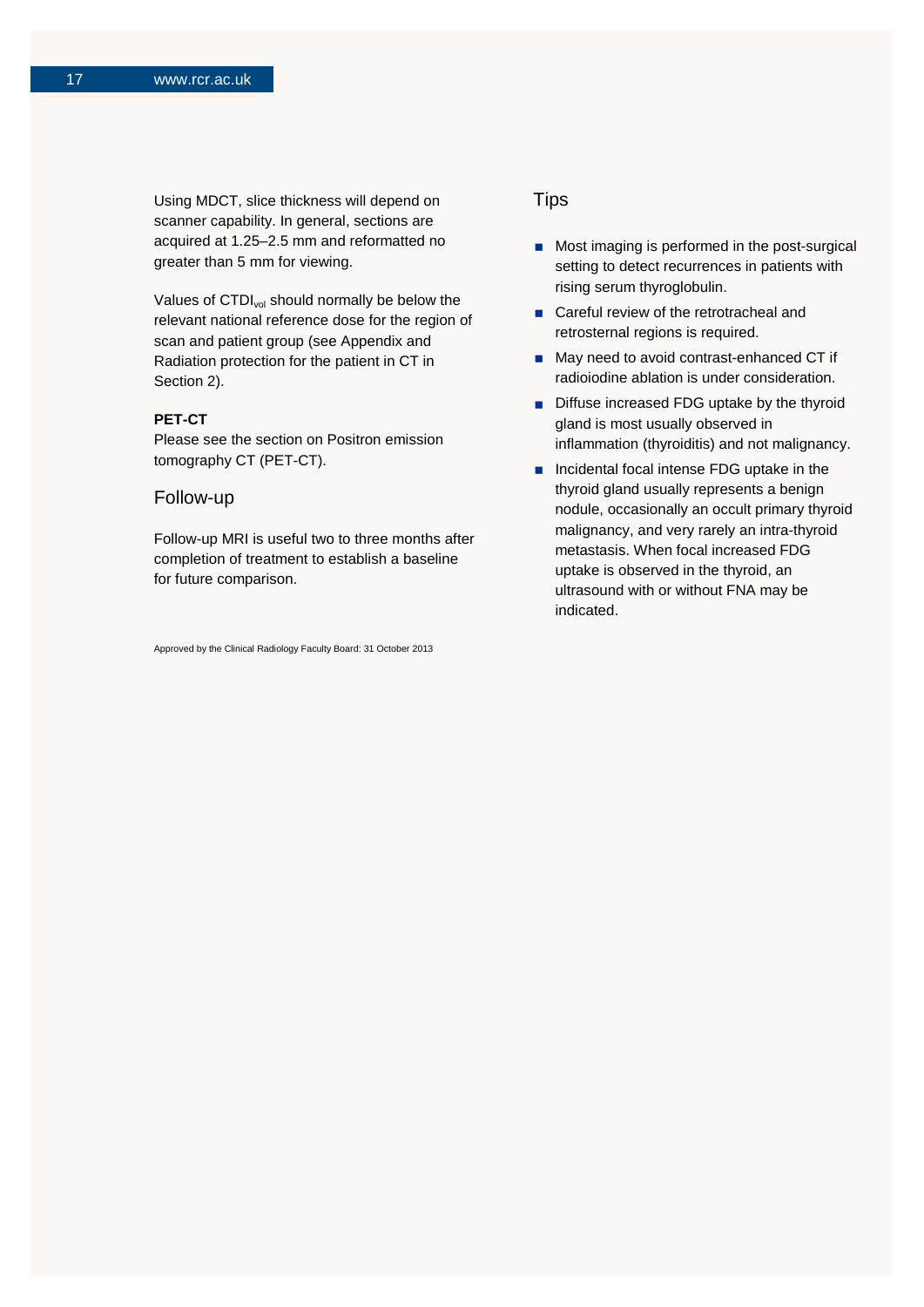## References

- 1. van den Brekel MW, Castelijns JA, Reitsma LC, Leemans CR, van der Waal I, Snow GB. Outcome of observing the N0 neck using ultrasonographic-guided cytology for follow-up. *Arch Otolaryngol Head Neck Surg* 1999; **125**(2): 153–156.
- 2. van den Brekel MW, Castelijns JA, Stel HV *et al.* Occult metastatic neck disease: detection with US and US-guided fine-needle aspiration cytology. *Radiology* 1991; **180**(2): 457–461.
- 3. Takes RP, Righi P, Meeuwis CA *et al.* The value of ultrasound with ultrasound-guided fine-needle aspiration biopsy compared to computed tomography in the detection of regional metastases in the clinically negative neck. *Int J Radiat Oncol Biol Phys* 1998; **40**(5): 1027–1032.
- 4. Takashima S, Sone S, Nomura N, Tomiyama N, Kobayashi T, Nakamura H. Nonpalpable lymph nodes of the neck: assessment with US and US-guided fine-needle aspiration biopsy. *J Clin Ultrasound* 1997; **25**(6): 283–292.
- 5. van den Brekel MW, Castelijns JA, Snow GB. The size of lymph nodes in the neck on sonograms as a radiologic criterion for metastasis: how reliable is it? *AJNR Am J Neuroradiol* 1998; **19**(4): 695–700.
- 6. Richards PS, Peacock TE. The role of ultrasound in the detection of cervical lymph node metastases in clinically N0 squamous cell carcinoma of the head and neck. *Cancer Imaging* 2007; **7:** 167–178.
- 7. Zhu L1, Wang N. 18F-fluorodeoxyglucose positron emission tomography-computed tomography as a diagnostic tool in patients with cervical nodal metastases of unknown primary site: a meta-analysis. *Surg Oncol* 2013; **22**(3): 190–194.
- 8. Simons MJ, Wee GB, Day NE, Morris PJ, Shanmugaratnam K, De-Thé GB. Nasopharynx and relationship with EB Immunogenetic aspects of nasopharyngeal carcinoma: I. Differences in HL-A antigen profiles between patients and control groups. *Int J Cancer* 1974; **13**(1): 122–134.
- 9. National Cancer Intelligence Network. Profile of Head and Neck Cancers in England: Incidence, Mortality and Survival. January 2010: 21.
- 10. National Cancer Intelligence Network. Profile of Head and Neck Cancers in England: Incidence, Mortality and Survival. January 2010: 25–27.
- 11. Barnes L, Verbin R, Gnepp D. Diseases of the nose, paranasal sinuses and nasopharynx. In: Barnes L (ed). *Surgical Pathology of the Head and Neck,* Vol 1. New York: Marcel Dekker, 1985: 403–451.
- 12. Som PM, Brandwein MS. Sinonasal cavities. In: Som PM, Curtin HD (eds). *Head and Neck Imaging*, 4th edn. St Louis: Mosby, 2003: 261–373.
- 13. Million RR, Cassissi NJ, Mancuso AA. Hypopharynx: pharyngeal walls, pyriform sinus, postcricoid pharynx. In: Million RR, Cassissi NJ (eds). *Management of Head and Neck Cancer: A Mulitdisciplinary Approach*. Philadelphia: JB Lippincott, 1994; 505–532.
- 14. Smoker W. The Oral cavity. In: Som PM, Curtin HD (eds). *Head and Neck Imaging*, 4th edn. St Louis: Mosby, 2003: 1427.
- 15. National Cancer Intelligence Network. Profile of Head and Neck Cancers in England: Incidence, Mortality and Survival. January 2010: 7.
- 16. National Cancer Intelligence Network briefing. Thyroid cancer-trends by age, sex and histological type 1990–94 and 2006–2010.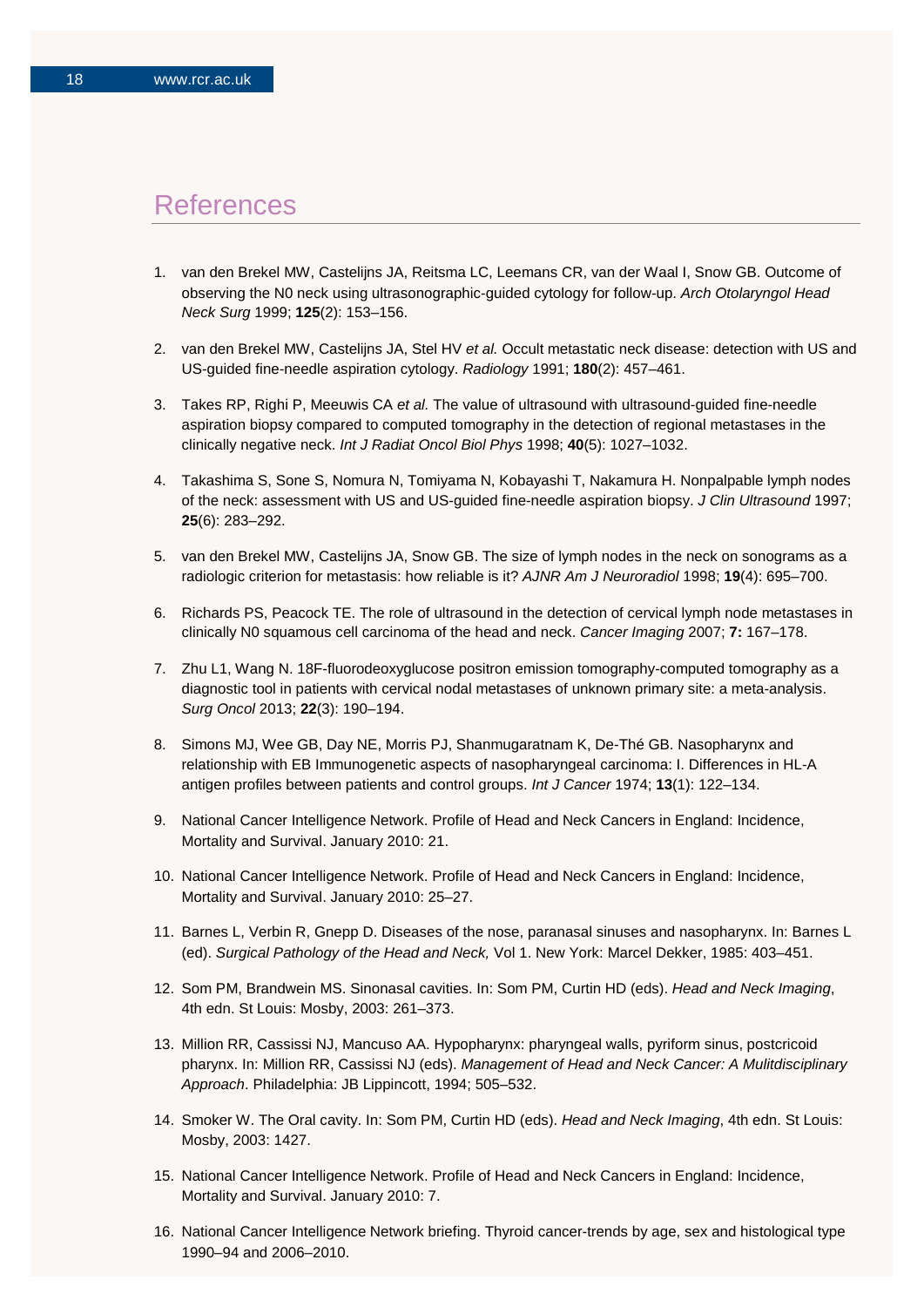17. Loevner LA. Thyroid and Parathyroid Glands: Anatomy and Pathology. In: Som PM, Curtin HD (eds). *Head and Neck Imaging*, 4th edn. St Louis: Mosby, 2003: 2155.

#### Authors:

Dr Julie Olliff, Department of Clinical Radiology, Queen Elizabeth Hospital, Birmingham

Dr Polly Richards, Department of Clinical Radiology, St Bartholomew's Hospital, London

Dr Steve Connor, Neuroradiology Department, King's College Hospital, London

Dr Wai Lup Wong, Mount Vernon Hospital, Northwood

Dr Tim Beale, Department of Clinical Radiology, Royal National Throat, Nose and Ear Hospital, London

Dr Gitta Madani, Department of Clinical Radiology, St Mary's Hospital, London